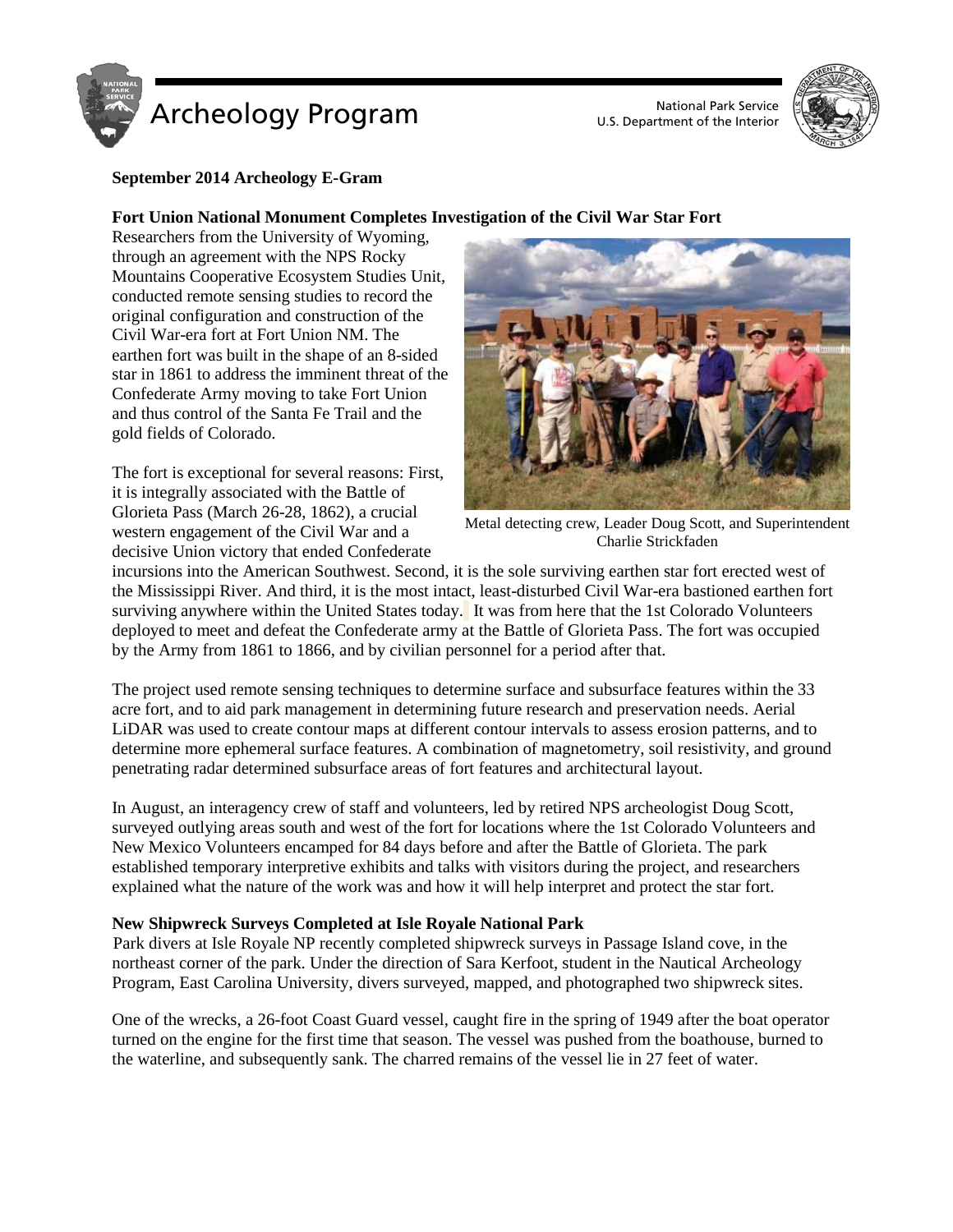The location of another sunken vessel, a 36-foot cabin cruiser, was confirmed in 2012 when Lara Hutto, hydrographic technician with the Great Lakes I&M Network, surveyed the cove with the NPS sonar vessel *Echo*. Park divers were unable to complete surveys and an assessment of the wreck until this year. The wreck is approximately 50 years old and rests on a slope near shore between 15 and 34 feet of water. Fully intact with no visible signs of damage, the cause of this wreck remains a mystery.

More wreck assessments are underway at the park this season. Eight of the park's ten major shipwrecks were added to the NPS archeology database (ASMIS) and park divers will continue to complete these valuable cultural resource assessments.

**Contact:** Paul Brown, Chief of Natural Resources, Isle Royale NP, Paul\_Brown (at) nps.gov

### **Joint NOAA/NPS Shipwreck Survey Underway at Golden Gate National Recreation Area**

The National Oceanographic and Atmospheric Administration (NOAA) and the NPS have announced a two-year project to better understand the "underwater cultural landscape" of the Gulf of the Farallones National Marine Sanctuary and the adjacent waters of the Golden Gate NRA.

For 100 years, from the California Gold Rush of 1849 to the great shipping mobilization of World War II, San Francisco was among the greatest seaports of the day. Into that port came the vessels of the world, and many of them came to grief because of the frequent fogs, swift currents, and rocky shores of the Golden Gate. It is estimated that over 300 vessels – from Spanish galleons and clipper ships to tugboats and oil tankers – have been lost in the waters of the park and the marine sanctuary.

Using state-of-the-art remote sensing technology deployed from the research vessel *Fulmar*, NOAA staff have rediscovered lost shipwrecks, better-defined known wrecks, and even discovered previously unknown vessels just offshore of San Francisco Bay.

The effort has been led by James P. Delgado, director of NOAA's Maritime Heritage Program, and supported by the research of Robert Schwemmer, West Coast coordinator of maritime heritage, and NPS historian Stephen Haller.

To date, the project has led to the rediscovery of the underwater remains of:

• The steamer *City of Chester*, which sank after a collision in1888, taking 16 unlucky passengers down with her in spite of the heroic rescue efforts of her Chinese crew;

- The clipper ship *Noonday*, sunk in 1863; and
- A previously unknown tugboat hulk in deep water off the Farallone Islands.



The *Frank Buck* sinking in 1938, with the remains of the engine of the *Lyman Stewart* visible at center.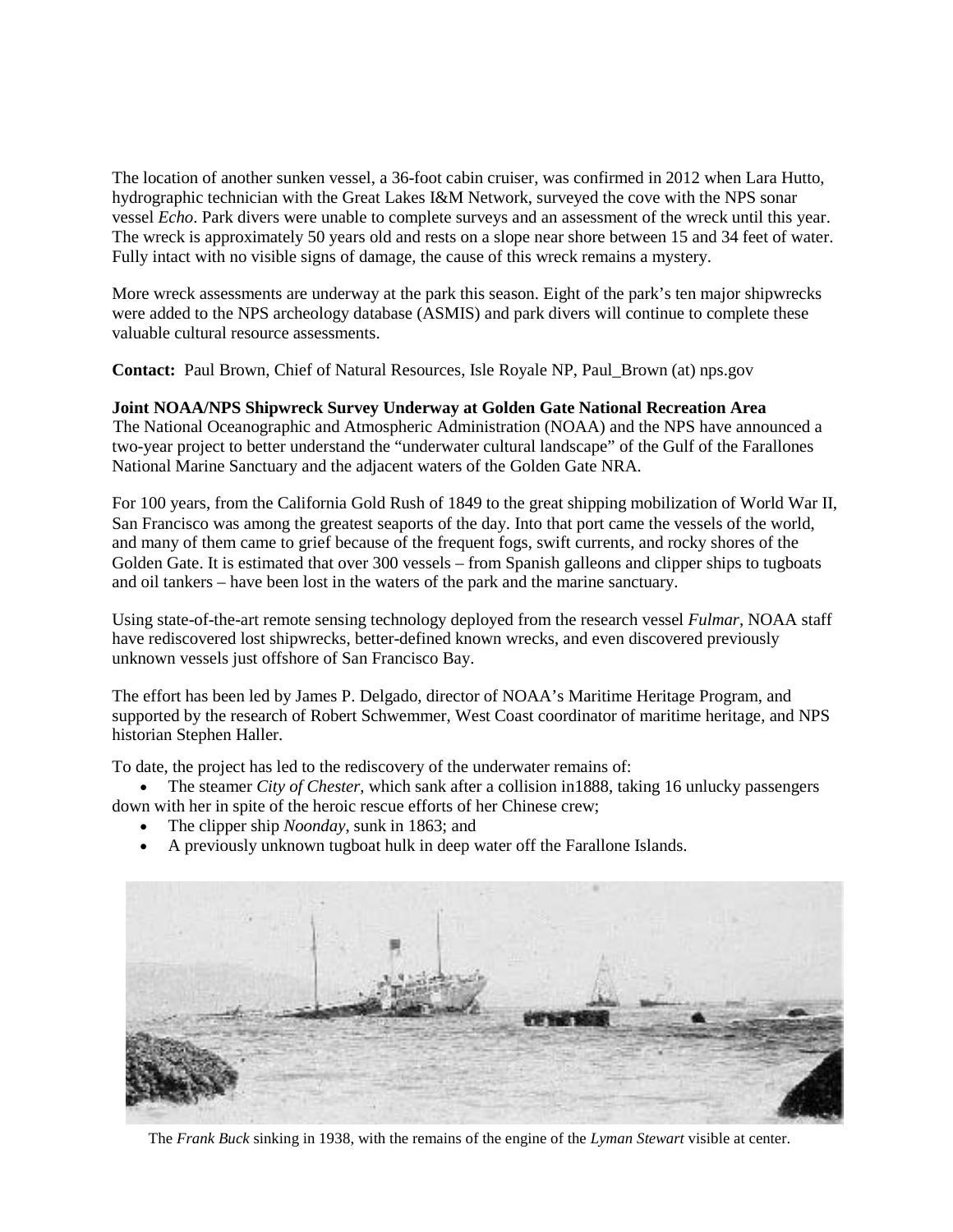The engines of the *Frank Buck* and *Lyman Stewart* have long been visible at low tide to those who hike the California Coastal Trail at San Francisco's Lands End, but the NOAA survey has brought these ships to life with spectacular underwater imagery.

To view the most recent project imagery, visit the NOAA website at: <http://sanctuaries.noaa.gov/farallones-shipwrecks/>

To learn more about the shipwrecks of the Golden Gate, visit the NPS website at: [http://www.nps.gov/history/history/online\\_books/maritime/goga.pdf](http://www.nps.gov/history/history/online_books/maritime/goga.pdf)

*By Alexandra Picavet, Public Affairs Specialist*

# **Live Civil War Cannonball Found at Richmond National Battlefield Park**

On September 22, 2014, resource management staff advised protection rangers that they had found what appeared to be a cannonball within the moat of Fort Gilmer. An employee discovered the cannonball while doing trail maintenance. The cannonball was six inches in diameter and weighed 12 pounds.

Rangers responded and, with assistance from the park's historian, determined that it was a live cannonball with an intact fuse. The shell was possibly one of the repurposed artillery shells thrown from the parapet of the fort as a hand grenade into attacking United States Colored Troops during the 1864 battle.

The Henrico Bomb Squad and the Fire Department removed the cannonball, took it to a range and detonated the weapon.

## *By Tim Mauch, Chief Ranger*

## **Lummi Nation Returns to English Camp, San Juan Island National Historical Park**



Lummi Nation master carver Jewell James speaks before the totem pole he fashioned in his studio.

Members of the Lummi Nation for the first time in decades brought ceremony and dance to San Juan Island in July and August to reintroduce traditional fishing practices to Lummi youth, launching from the shores of the San Juan Island NHP English Camp unit.

English Camp is the site of a Lummi winter village (including a 600-foot longhouse) and is considered the ancestral home and birthplace of the Lummi people. During the winter, Garrison Bay was an ideal

spot for a village because it is protected from harsh winter winds by the surrounding hills. The placid waters provided a safe place to dock canoes, gather clams and fish during the winter.

The Lummi began exploring reef net sites during the park's annual encampment weekend in late July. Following the San Juan County Fair, the Lummi canoe called "XWLEMI" (Lummi) was transported to English Camp. Lummi Nation members presented the NPS and Friends of San Juan Islands with sand, water and a cedar tree from Lummi Nation. Chief Bill James, addressing the gathering in Xwlemi Chosen (Lummi language), blessed the beach with sand and water from Lummi Nation and the canoe was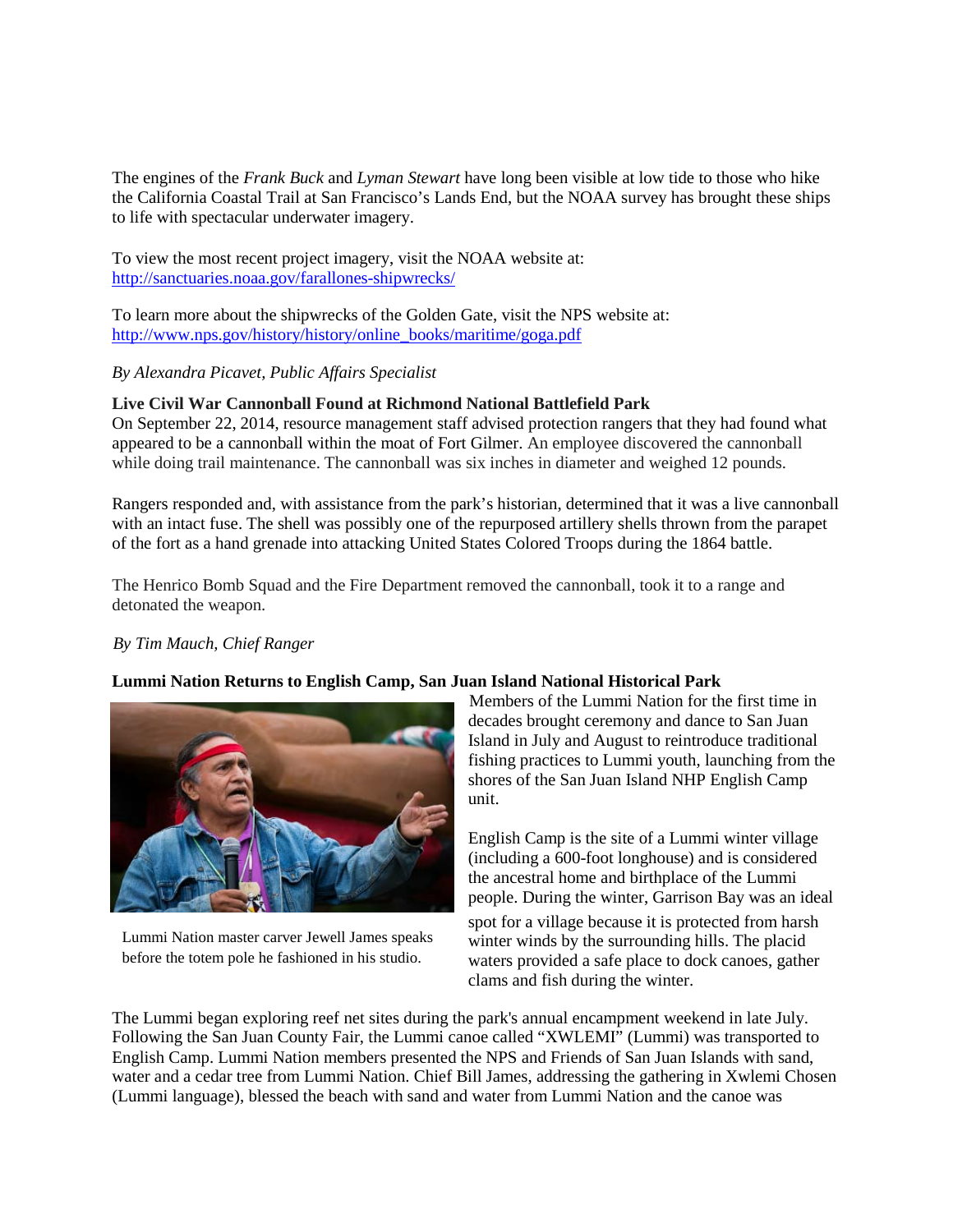launched. The Lummi Youth Canoe family paddled around the bay as their ancestors once did, singing the Flood Song, the Lummi's creation song.

"This was the best moment of my summer—seeing the Lummi youths launch a canoe…and paddle around Guss Island" [sacred in their origin myth and part of the park], said Superintendent Lee Taylor.

The group from Lummi Nation camped for two nights at English Camp. A few weeks later they returned to bless a totem pole that had been on a 1,700-mile journey in the United States and Canada to raise awareness of American Indiana and First Nation peoples' commitment to the environment.

#### *By Mike Vouri and Lee Taylor*

### **NPS Southeast Archeological Center Launches "15 Questions with an Archeologist"**

The NPS Southeast Archeological Center has launched a new podcast series "15 Questions with an Archeologist." This podcast is an interview that seeks to ask as many archeologists as possible the same 15 questions. These questions are designed to cover the areas in which archeologists are most often queried. They are also design to provoke though and commentary on our profession. This podcast adds to a growing library of interviews with NPS archeologists available through the Archeology E-Gram.

Join us for the fun and learn something as well!

Direct download: [Episode\\_00\\_Final.mp3](http://traffic.libsyn.com/15questionswithanarcheologist/Episode_00_Final.mp3) Category[:Archaeology](http://15questionswithanarcheologist.libsyn.com/webpage/category/Archaeology)

### **Conversation with an Archeologist: Erika Stein Espaniola, Superintendent, Kalaupapa National Historical Park**

Erika Stein Espaniola is one of our youngest superintendents, and her journey from archeological technician to head of Kalaupapa NHP is just one example of the places that an archeological background can take you! Erika didn't start out wanting to be a park superintendent. In fact, she didn't even want to be an archeologist. She took basic undergraduate anthropology courses, at the University of California, Santa Barbara, but didn't feel a pull to archeology until her senior year, when she went to an archeological field school in Mexico, working at a Maya site on the Yucatan Peninsula.

The field school gave Erika a solid foundation in basic excavation, survey, and mapping techniques to enter the job market. After graduation, she worked in CRM, doing monitoring and mitigation. It wasn't a very good fit, however, and after ten months she went



back to the field school as a volunteer. During this second season, Erika had an epiphany, after observing the hydrological dynamics at the site; she wanted to be an underwater archeologist. She said "It was crazy. The site was named Tres Lagunas, and by this time there were actually five lagoons, so the water level was definitely changing, we surveyed the site, but walked around the lagoons. No one was paying attention to the submerged resources."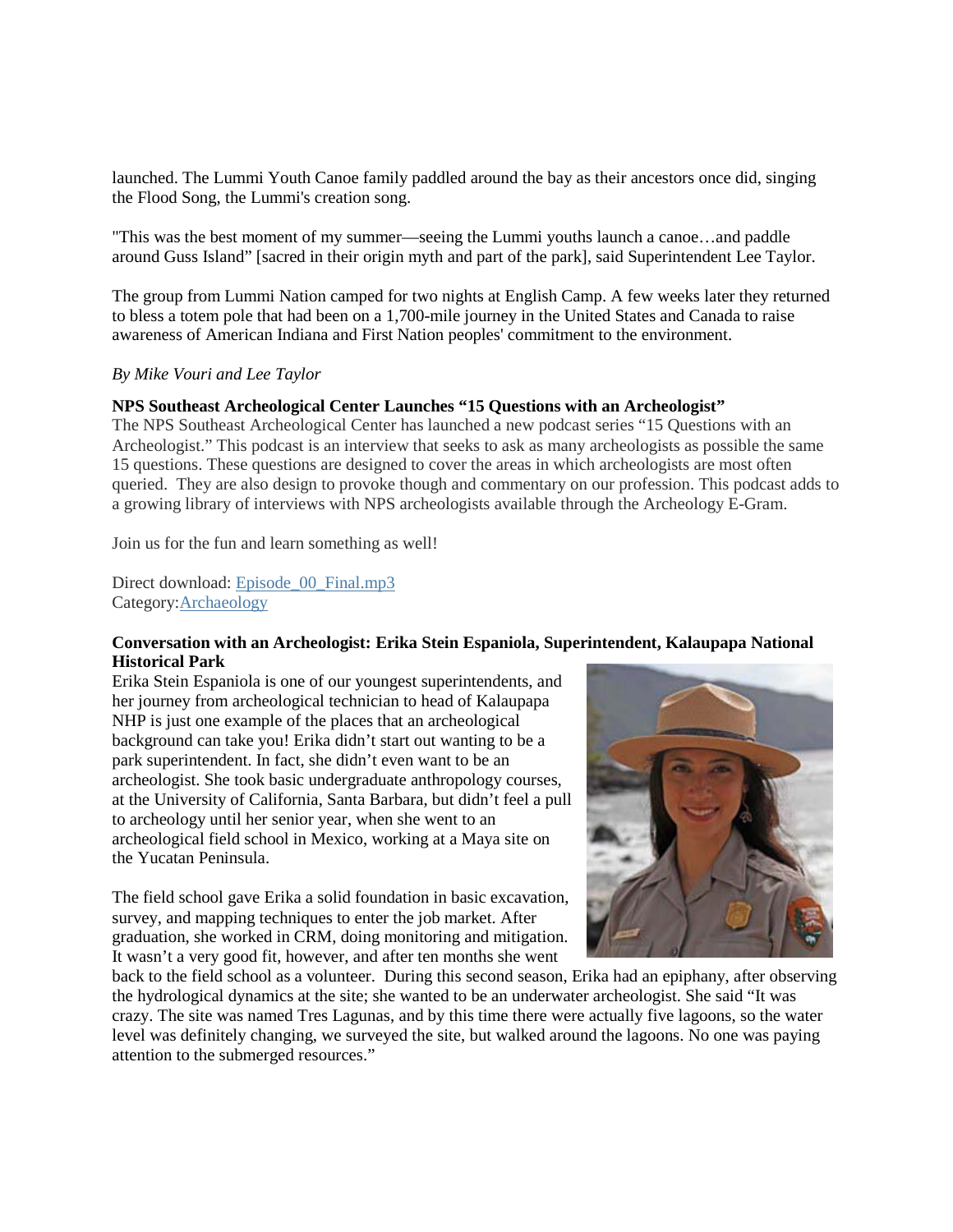This decision sent her to James Cook University in Townsville, Queensland, Australia one of the few places with a maritime archeology program. There she learned to survey, map, and excavate submerged resources, practicing on the purposefully wrecked ships surrounding Magnetic Island, on the Great Barrier Reef.

After finishing an MA at James Cook, Erika went to Hawai`i, where her family had relocated. Again, she got a job in CRM but it still wasn't a good match. She didn't want to do mitigation, she realized; she wanted to do preservation, for an organization known for its preservation - the NPS. The first thing was to get into the Federal system, so off she went to an archeology technician job for the US Forest Service in California. Within 6 months, an archeology technician job came available at Kalaupapa NHP.

Kalaupapa is such a special place that we had to take a break from talking about Erika and talk about Kalaupapa. The park encompasses the Kalaupapa Peninsula, about 2 miles long, and 2.5 miles wide, on the north side of Molokai, one of the most remote locations in Hawai`i. Visitors and residents come to the park by air or by walking down the sea cliffs on the Kalaupapa trail.

The park shares the site with the Hawai'i Department of Health. About 90 people live there, 45 NPS employees and 30 Department of Health staff, who care for the remaining population of Hansen's disease patients, about 16 individuals. Kalaupapa was the site of a colony from 1866-1969 that isolated over 8,000 people determined to have Hansen's disease, formerly called leprosy. There are more people buried in the cemeteries on the peninsula than currently live in the town.

The peninsula also hosts the remains of habitations, agricultural terraces, canoe ramps, and walls that are reminders of the Native Hawaiian people who lived there for more than 900 years before they were displaced by the leprosarium. The walls, dry set masonry, stretch for miles along the windswept peninsula and into the valleys. These archeological resources brought Erika to Kalaupapa.

Erika moved to the park in late 2007, as an archeological technician. How could you afford it? I asked her. Erika said that government housing was available, which made it feasible. She lived in the Bay View dorm for 18 months, sharing a kitchen, but not sleeping quarters. Most people live in Kalaupapa during the week, and hike out on the weekends.

Erika moved into the Archeologist position in 2008. Two years later, the Chief of Cultural Resources moved on, and Erika was appointed acting Chief of Cultural Resources. She was the acting chief for a year before being chosen for the permanent position. She was in that position for 18 months when then superintendent Steve Prokop decided to accept the superintendent's position at Redwood National and State Parks. He also urged Erika to accept a 120 day detail as acting superintendent of Kalaupapa NHP.

It was a great opportunity for her, but a really big responsibility; and one that would take her away from the Archeologist series. She was in a daze for a week while she tried to decide what to do, repeatedly burning herself and her dinner and leaving cups of undrunk coffee in unexpected places. In the end, though, she accepted the challenge. The position was advertised before she even started the detail, but she applied anyway, and learned that she liked being a superintendent, which was a good thing, because she was offered the job. She finished her first year as a superintendent in June 2014.

What was your first year like? I asked her. Hectic! She officially began her duties five days before she got married! The first thing that happened was Barge Day, when a barge brings freight into the community and takes away trash. In December, a commuter plane crashed into the ocean off shore of the airport,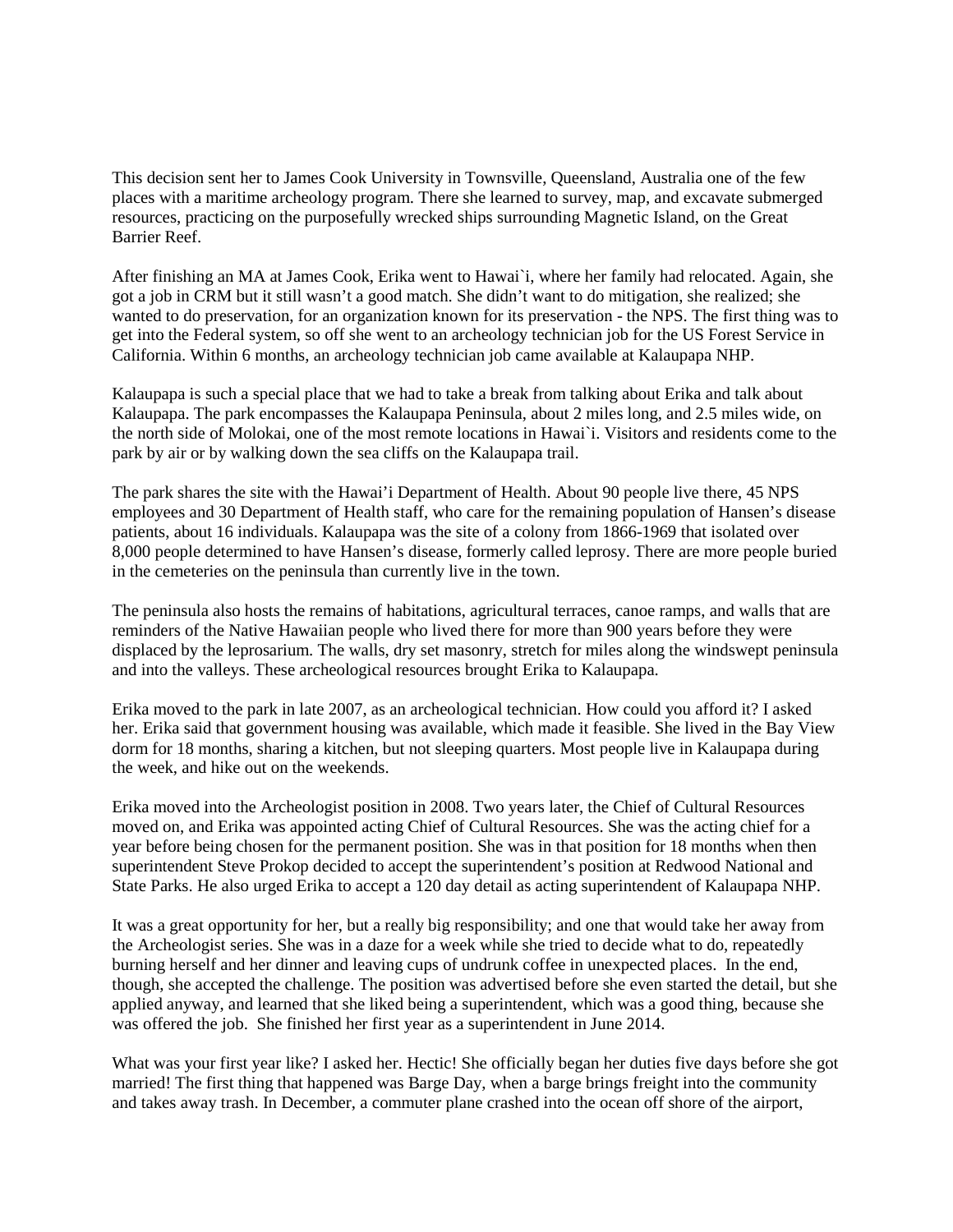killing the State Director of Health. The Department of Health will eventually close their operations and her staff is working hard with the Regional Office to develop a general management plan to guide Kalaupapa for the next 15-20 years, including defining uses for the Health Department buildings.

Erika decided to hold an all employee activity day to build up morale – a Makahiki Day festival. "That's one of the benefits of being a supervisor," she laughed. "You can say 'This is what we are going to do; go away and make it happen' and they do!" Erika's staff planned such a successful day of throwing fishing nets, spear throwing, and other Hawaiian activities, that employees want to make it a regular event. Even though she is the superintendent, Erika is the only archeologist in the park, and most archeological issues still come to her. As time permits, she plans to finish an archeological inventory survey that she started several years back as well as complete the site record for the shipwreck at Kalaupapa.

Being a superintendent is about capacity building. Erika has found is that a superintendent can be an advocate for archeological resources at a different level. A superintendent with a background in archeology or cultural resources can ensure that cultural resources are considered in decision-making. That specialty isn't always represented in a management team, so it's a really great thing for Kalaupapa's archeology. While she enjoyed being chief of cultural resources, a superintendent has so many more opportunities to influence the stewardship of resources in a park because the superintendent gets to set the priorities for the park. "And that's pretty neat!" she concluded.

Thanks for talking to us, Erika!

### **Vandals Destroy Part of Petroglyph National Monument Trail**

Storms destroyed part of the Rinconada Canyon trail, in Petroglyph National Monument, a year ago. Since then, Diane Souder, Chief of Interpretation and Outreach, and a trail crew have been working to repair it to keep people on the trail and protect resources. "We were nearing completion of the project, we had hoped to open the Canyon up by October 1st," said Souder.

Recently, however, vandals hotwired a Bobcat tractor and drove it into the Rinconada canyon, knocking down posts and cables, and sand ladders that made it easier to walk through sand on the trail. Nearly 20 posts and 600 feet of cable were destroyed.

Because it's a national monument, the vandalism sparked a Federal investigation but the Albuquerque Police Department is helping. They checked out footprints, dusted for prints and collected tools the vandals left behind. The perpetrators could face Federal charges.

#### *From story by Katherine Mozzone*

#### **NPS Awards \$1.7 Million in Grants to Protect Four Significant Civil War Battlefields**

NPS Director Jonathan B. Jarvis announced more than \$1.7 million in grants from the Land and Water Conservation Fund to help preserve land at four of America's Civil War battlefields threatened with damage or destruction by urban and suburban development. The grant projects are at the Thompson's Station (TN), Ream's Station (VA), White Oak Road (VA), and Harpers Ferry (WV) battlefields.

In making the announcement, Jarvis underscored President Obama's call for full and permanent funding for the Land and Water Conservation Fund, through which a small portion of revenues from federal oil and gas leases on the Outer Continental Shelf is dedicated to helping states and local communities create ball fields, bike trails and other recreational facilities, expand hunting and fish access, preserve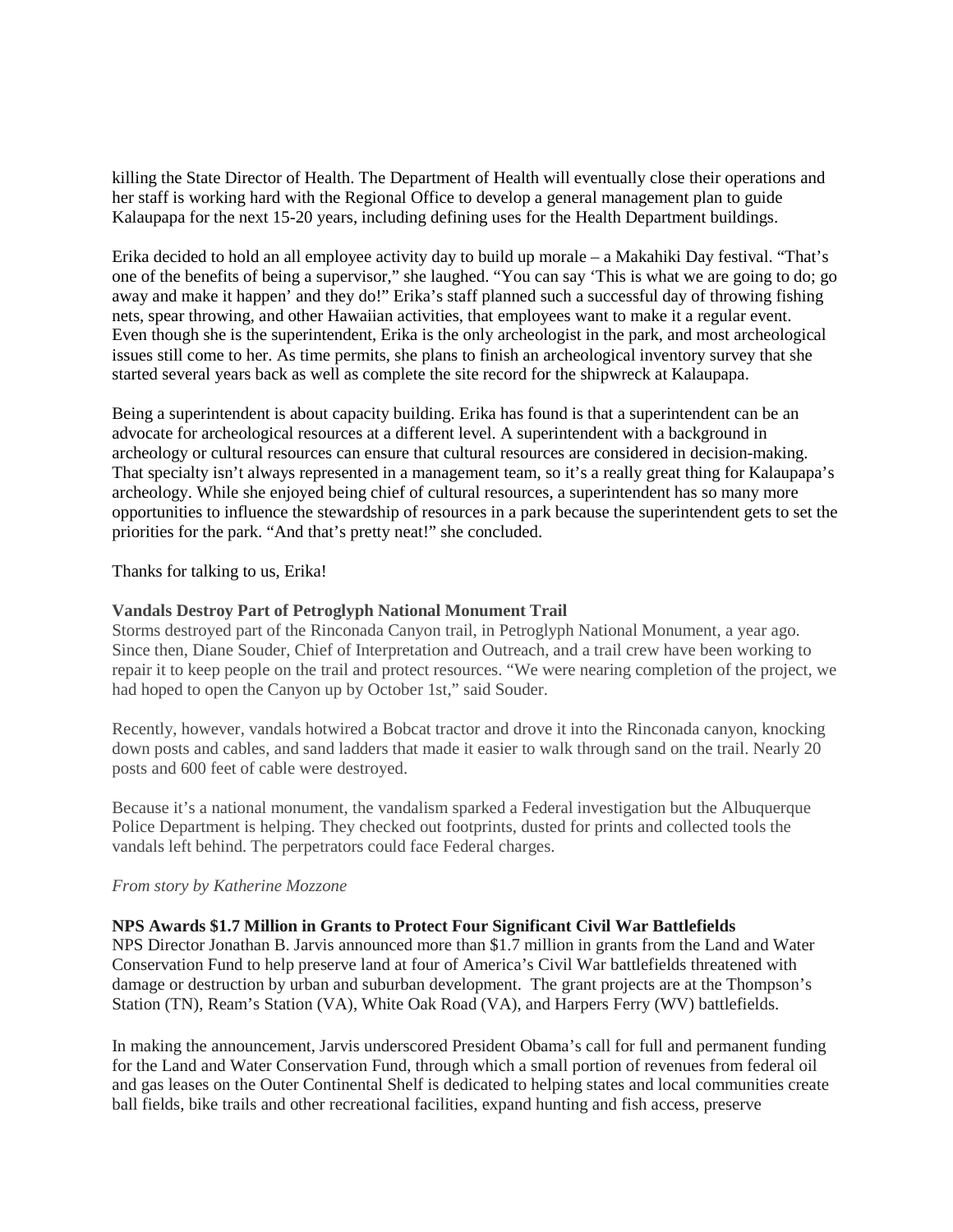battlefields, and undertake conservation projects. The program, which only been fully funded at its \$900 million authorized level once in its 50-year history, will expire this year without action from Congress.

The battlefield grants are administered by the NPS American Battlefield Protection Program, one of more than a dozen programs administered by the NPS that provide states and local communities technical assistance, recognition, and funding to help preserve their own history and create close-to-home recreation opportunities. Consideration for the Civil War battlefield land acquisition grants is given to battlefields listed in the National Park Service's Civil War Sites Advisory Commission Report on the Nation's Civil War Battlefields.

Grants are awarded to units of state and local governments for the fee simple acquisition of land, or for the non-federal acquisition of permanent, protective interests in land (easements). Private non-profit groups may apply in partnership with state or local government sponsors. Complete guidelines for grant eligibility and application forms are available online at: <http://www.nps.gov/abpp/>

**Contact**: Elizabeth Vehmeyer, Grants Management Specialist, at 202-354-2215.

### **NPS Funds Investigations of Red Bank Battlefield Park**

When a breathless Jonas Cattell dashed into Fort Mercer that October day in 1777, the enemy wasn't far behind. The 18-year-old had overheard talk of an attack on the American fort and ran the 10 miles from Haddonfield to Red Bank, Gloucester County, New Jersey, bypassing Hessian mercenaries along the way. Cattell's timely warning gave American defenders time to reposition their artillery for a trap that decimated the Hessians. About 400 soldiers – a third of the German force – died from cannon and musket fire and were buried in a mass grave at what is now Red Bank Battlefield Park, on the site of Fort Mercer.

Next spring, Fort Mercer will become an archeological dig, funded with a \$46,200 grant from the NPS. Nearly 240 years after the battle, elementary school students will visit the site during the dig and will be allowed to touch objects. The fort also will be surveyed using ground-penetrating radar and other tools to locate the mass grave. Artifacts including musket balls, grapeshot, swords, buttons, buckles, and other uniform accoutrements are likely to be recovered and eventually exhibited. The human remains will be offered to the German government, or reburied in place.

#### *From story by Edward Colimore, Inquirer Staff Writer*

## **International Archaeology Day**

International Archaeology Day, held each year on the third Saturday of October, is a celebration of archeology and the thrill of discovery. Every year archeological organizations across the United States, Canada, and abroad present archeological programs and activities for people of all ages and interests. Whether it is a family-friendly archeology fair, a guided tour of a local archeological site, a simulated dig, a lecture or a classroom visit from an archeologist, the interactive, hands-on International Archaeology Day programs provide the chance to indulge your inner Indiana Jones.

The first Archaeology Day was celebrated around the world in 2011 as National Archaeology Day. Participation covered 37 U.S. states, 4 Canadian Provinces, and included an event in the United Kingdom.Despite a late start in organizing the event and fairly limited resources, over 115 programs were associated with the first Archaeology Day. Fourteen groups officially joined as Supporting Organizations. These ranged from large national organizations like the Society for American Archaeology (SAA),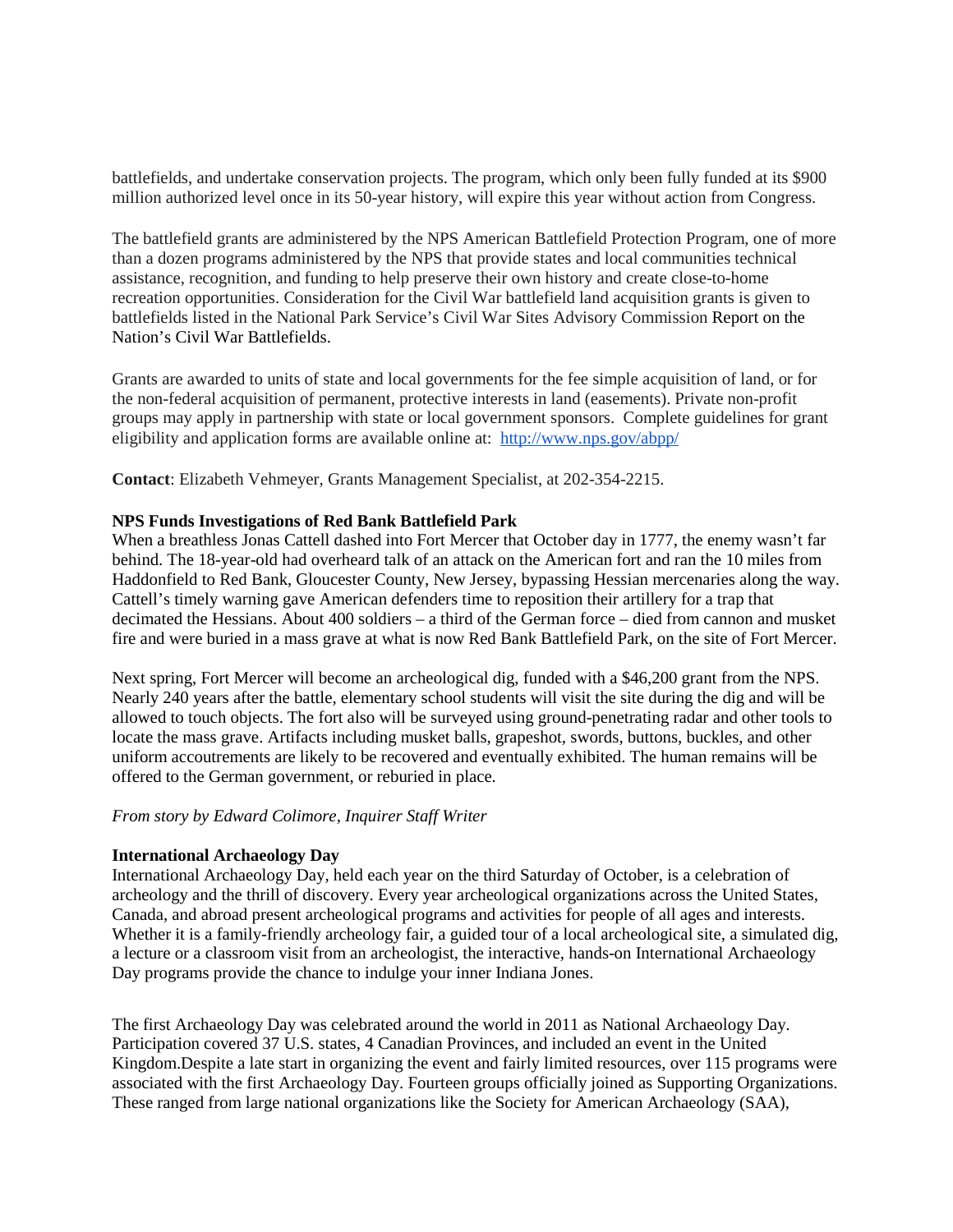Society for Historical Archaeology (SHA), and the American Anthropological Association (AAA) to small county museums and local libraries. Over eighty Archaeological Institute of America Local Societies joined the celebration. In all, almost 15,000 people participated in the inaugural event.

The event grew significantly in its second year, due in part to an earlier start on organizing. In 2012, over 60,000 people participated in approximately 275 events and we had 125 Collaborating Organizations. In 2012, participation spread to include events in 49 U.S. States, eight Canadian Provinces, Australia, Egypt, France, Germany, Ireland, and the United Arab Emirates.

In 2013, the name was changed to International Archaeology Day to better reflect worldwide participation. Nine new countries were added to the growing number of places around the world celebrating Archaeology Day. A total of 375 events were planned and the number of Collaborating Organizations swelled to 188. Despite a few larger events being canceled due to a sixteen day shutdown of the U.S. government, approximately 75,000 people participated in events in 2013.

To learn more about International Archaeology Day, go to <http://www.archaeological.org/archaeologyday/about>



## **New Video on Looting Released by PBS**

In the Owens Valley of California, looters have been stealing or destroying ancient artifacts, including petroglyphs thousands of years old. In this production from the Advanced Laboratory for Visual Anthropology, archeologists, Native American tribal members, and Federal land officials talk about their efforts to recover these priceless pieces of the past and protect them for future generations.

The 30 minute video, while aimed at the general public, is suitable for college-level introductory archeology classes, with some amplification. The film implies, but does not state, that the stolen petroglyphs were on Federal lands administered by the BLM. Instructors will want to point out that Federal laws, such as ARPA and NHPA only pertain to Federal lands. Also, while ARPA permits the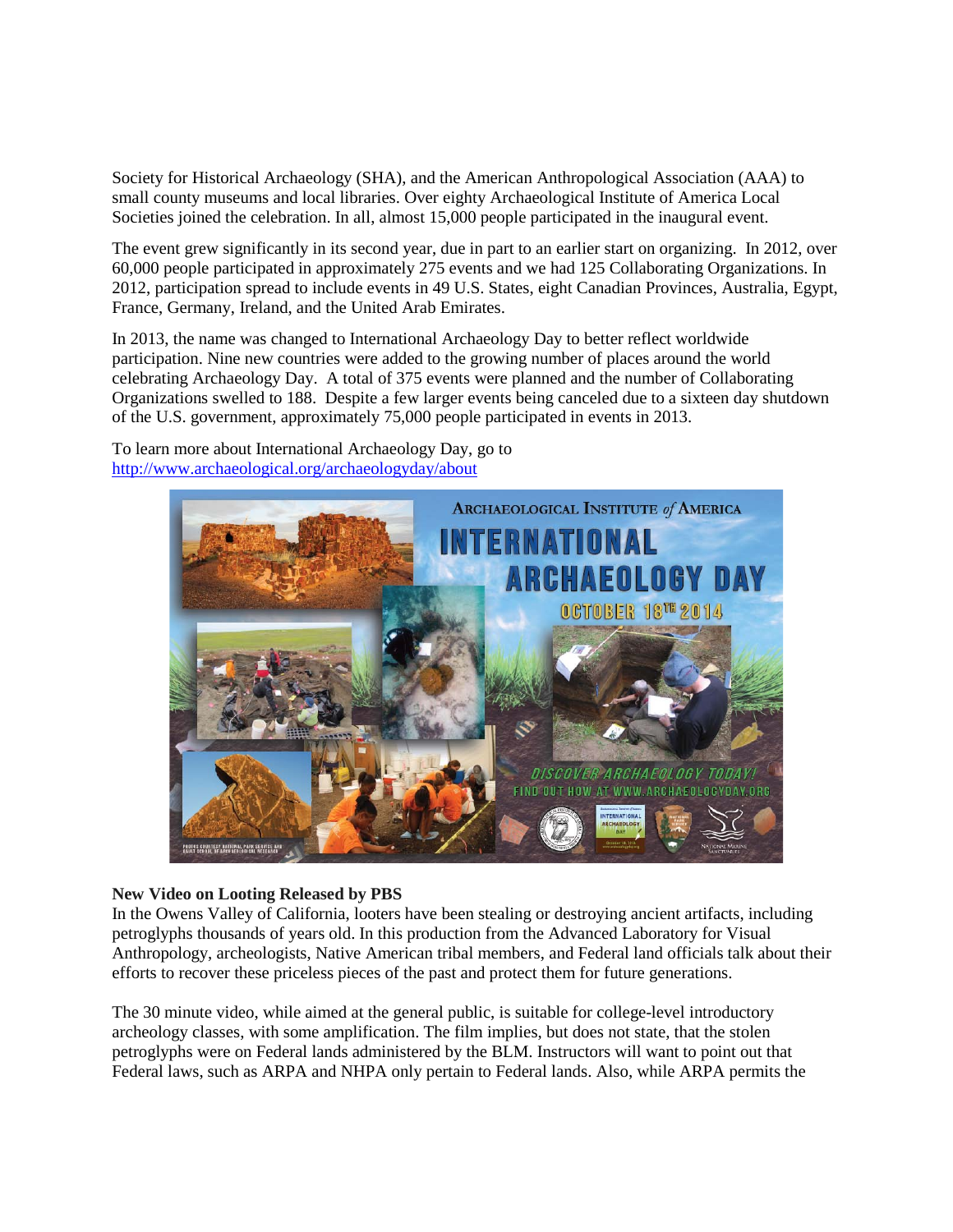collecting of arrowheads (a concession to President Carter), collectors can be charged under agencyspecific regulations regarding the theft of government property.

The film gives a good overview of formal and informal Federal cultural resource managers' positions. The interviews with buyers and sellers at a flea market only emphasize the need for robust public education about the importance of our cultural heritage.

To watch the video, go to<http://video.pbs.org/video/2365309153/>

## **Bureau of Reclamation Asks Public to Leave New Melones Lake Artifacts Alone**

The BOR asked the public to avoid handling or removing any historic artifacts that might appear as the waters recede in New Melones Lake, California. New Melones, east of Stockton, is just 23 percent of capacity. Lake levels should continue to drop into the fall, until the rains come. The remains of historic sites are becoming exposed and visitors are not allowed to dig, handle or remove anything from the lake bed. Metal detectors are not permitted.

To report finding ruins or artifacts, call (209) 536-9094.

### **NPS National Center for Preservation Training and Technology Offers Grants**

The NPS Preservation Technology and Training (PTT) Grants program provides funding for innovative research that develops new technologies or adapts existing technologies to preserve cultural resources, including archeology. Grant recipients undertake innovative research and produce technical reports that respond to national needs in historic preservation. Since the inception of the grants program in 1994, the National Center has awarded over 300 grants totaling more than \$9.1 million in Federal funds.

In order to focus research efforts, for the FY2015 funding cycle NCPTT requests proposals that advance the application of science and technology to historic preservation in the following areas:

- Planning for and responding to climate change and the impacts of natural and man-made disasters on cultural resources;
- 3D documentation and visualization techniques for sites, landscapes, buildings and objects;
- Mobile application development for cultural resource detection, documentation, management, and preservation;
- Development and testing of protective coatings for cultural materials.

(NOTE: NCPTT does not fund "bricks and mortar" projects).

Applicants are encouraged to contact NCPTT to discuss their ideas prior to submitting a proposal. NCPTT staff will provide feedback on the degree of fit between the proposed idea and the mission of the grants program, along with suggestions for improving competitiveness. For Archeology & Collections, contact Tad Britt, tad\_britt (at) nps.gov. You may also call (318) 356-7444 and an operator will connect you with the appropriate party.

The deadline for submission is Tuesday, November 05, 2014. All applications must be submitted through grants.gov. For application instructions and guidance, go to http://ncptt.nps.gov/grants/how-to-apply/

#### **Fiber Identification and Analysis for Conservation**

The National Center for Preservation Technology and Training (NCPTT) and The Museum of Fine Arts Houston are hosting a three-day hands-on workshop on fiber identification and analysis for conservation. The workshop will be held March 24-26, 201, at the Museum of Fine Arts Houston in Houston, TX. This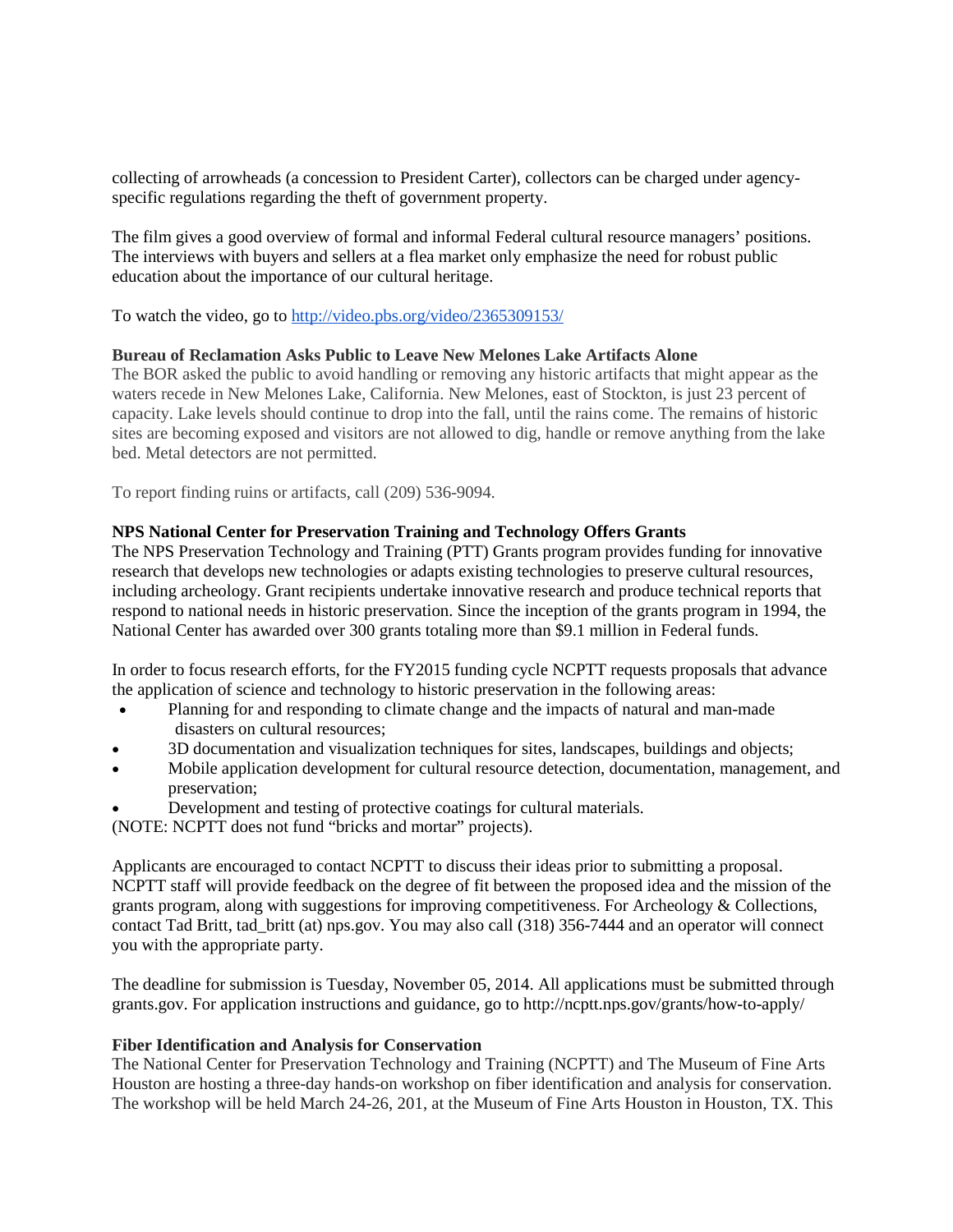course covers basic polarized light microscopy (PLM) and methods of sampling, characterization and identification of mammalian hair and selected natural and synthetic fibers. Emphasis is placed on handson exercises involving sample preparation and specimen manipulation as well as the characterization and identification of actual specimens.

Nicholas Petraco and Fran Gale are the instructors. This workshop is only open to 20 participants, so register early to reserve your spot. Tuition for the class is \$399.

More information, schedule, and registration can be found at; <http://ncptt.nps.gov/events/fiber-identification-and-analysis-for-conservation/>

# **Projects in Parks: Berkeley Rockshelter Lithics: Inferences about the Prehistoric Use of Mount Rainier National Park**

*By* Kipp Godfrey and Bradford Andrews

Archeologists from Pacific Lutheran University have analyzed lithic artifacts from Berkeley Rockshelter in Mount Rainier NP to determine how the site was during the Late Holocene. The assemblage included evidence of lithic tool production, and a variety of stone tools, including many projectile points. Archeologists suggest that Berkeley Rockshelter functioned as a field camp, used by hunters to repair broken equipment while on hunting forays far from their homes. This archeological evidence from Berkeley Rockshelter adds to our knowledge of what life was like in the prehistoric Pacific Northwest.

To read the full report, go to<http://www.nps.gov/archeology/sites/npSites/berkeleyRockshelter.htm> (after October 2, 2014)

#### **Slightly off topic: Archaeology or Archeology?**

Ever wonder why some people spell archeology with an "ae"? Fortunately, NPS archeologist Barbara Little has taken time to research this spelling issue. She writes:

"…Both spellings are correct, but there are some twists and turns to the answer! If you look up the word in a dictionary, you'll find it under "archaeology" with the variant "e" spelling also listed, but you probably won't find it under "archeology."

The "ae" is a diphthong, which is a gliding vowel sound normally represented by two adjacent vowels. However, typographically, some diphthongs are represented as single ligature characters (that is, joined letters), so "ae" becomes æ. If you have occasion, take a look at actual pieces of printers type -- those small lead alloy sticks with letters that are composed one-by-one into forms and then printed on a printing press (before linotype and way before digital). You'll find not only a's and e's but also æ's. Think Benjamin Franklin! You also can see such printing re-enacted at Colonial Williamsburg if you want to watch the painstaking process of publishing newspapers and books one letter at a time. I can imagine printers thinking that ligature characters were a terrific idea because they'd save a step: pick up one piece of type to place in your composing stick instead of two.

Here's the particularly odd part: in 1890 or 1891, the US Government Printing Office (GPO), decided to economize by eliminating the ligatured ae. This decision was probably also helped along by the trend in American English to simplify, so that the "ae" diphthong was replaced by an "e" in pronunciation and spelling. The decision also came soon after the introduction of the linotype machine when the technology and practice of printing was changing: always a likely time for more changes to occur. The GPO adopted